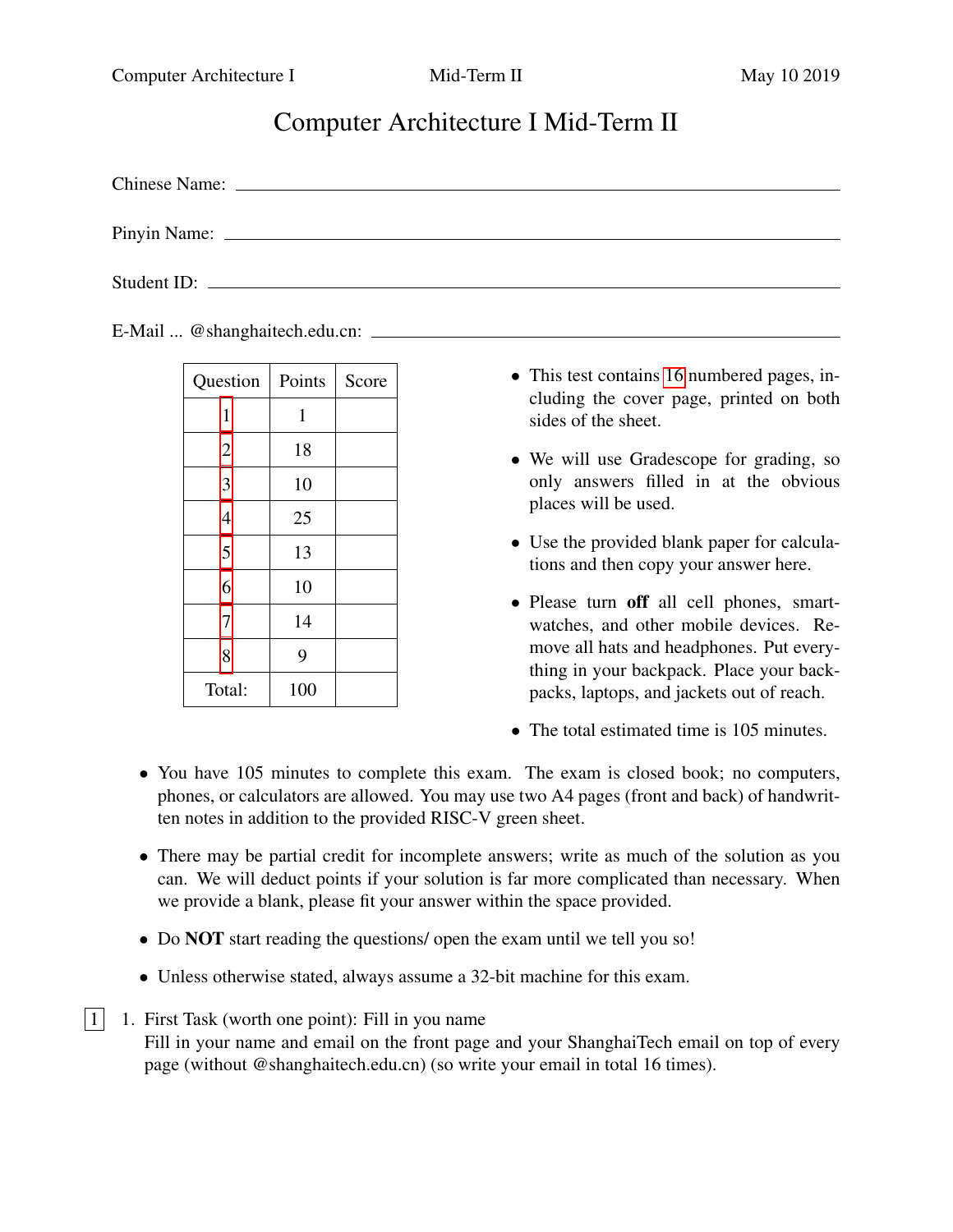# <span id="page-1-0"></span>2. \$ Cache!

Notice: We assume a 32-bit machine by default.

 $\boxed{6}$  (a) This section involves T / F questions. Incorrect answers on T / F questions are penalized with negative credit (in total no less than 0 point). Circle the correct answer. Notice: NO selection will be treated as a wrong choice.

- T / F: Cache benefits from temporal and spatial locality.
- T / F: Cache replacement policy is used for choosing which SET should be evicted.
- T / F: Using multi-level cache will increase miss penalty.
- T / F: Larger cache will decrease the miss rate.
- T / F: Larger cache will decrease hit time and achieve higher performance.
- T / F: Write-back cache has no write allocate.

Solution: T F F T F F

- $\boxed{6}$  (b) This section involves cache calculations. You should show the process of your calculation. Only giving a solution will receive no point.
	- 1. An 8-way set-associative cache's total size is 4096 Bytes, the block size is 32 Bytes. Calculate the *index* and *tag* fields length.

2. A direct-mapped cache has 8-bit index field, the block size is 16 Bytes. Calculate the cache size and *tag* field length.

3. There is a computer with 3-level caches. L1 cache: local miss rate is 25%, hit time is 2 cycles. L2 cache: local hit rate is 90%, hit time is 15 cycles. L3 cache: local miss rate is 5%, hit time is 100 cycles. It takes 400 cycles to directly access memory. Calculate the AMAT and global miss rate of the given computer.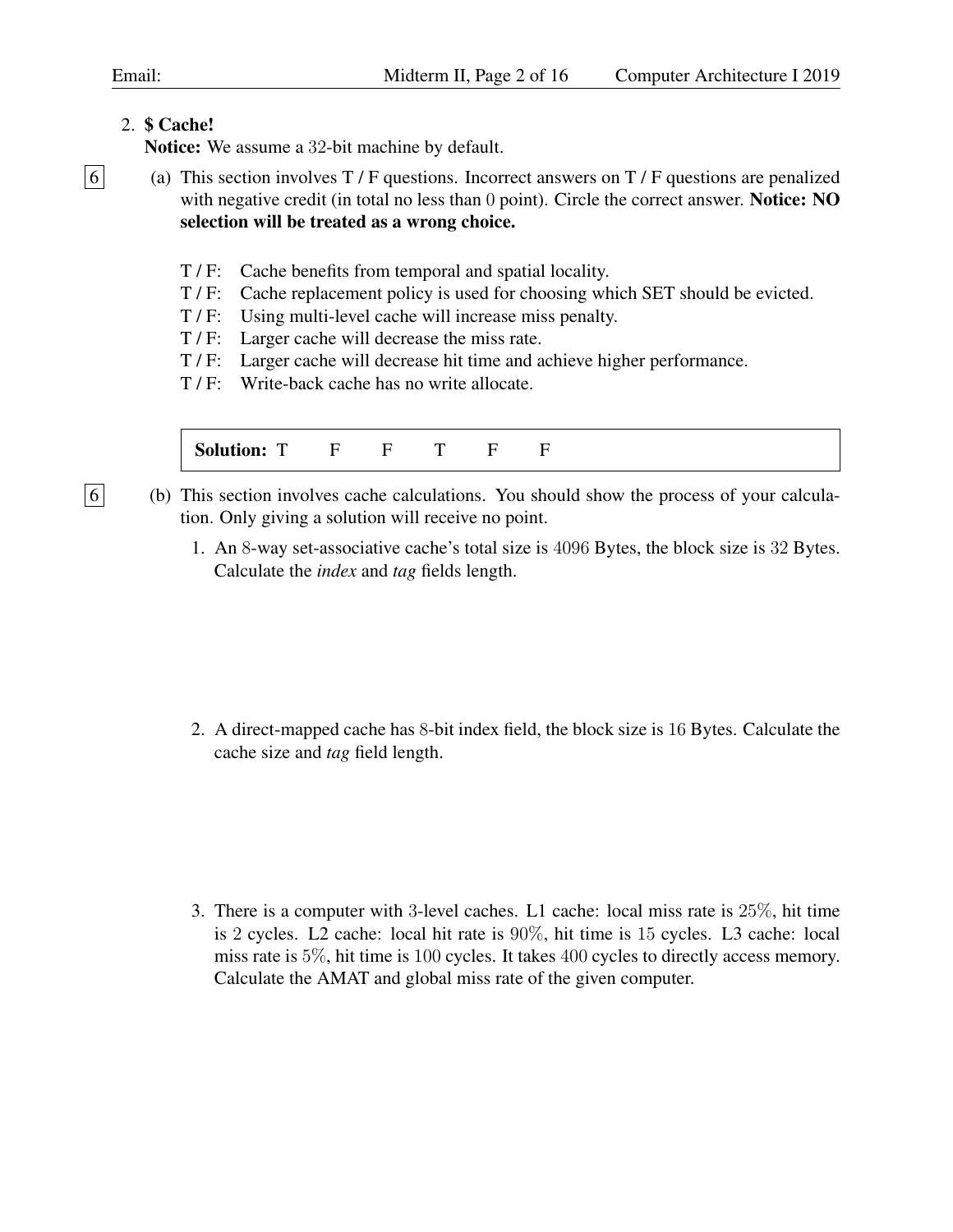Solution:

- 1. —index—:  $\log_2 \# sets = \log_2 4096/(32 * 8) = 4$ —tag—:  $32 - |index| - |offset| = 32 - 4 - log_2 32 = 23.$
- 2. # sets =  $2^8 = 256$ , block size=  $2 \times 8 = 16$  Bytes, total size=  $256 \times 16 =$  $4096$  Bytes =  $4KB$ . —tag—:  $32 - 8 - \log_2 16 = 20$ .
- 3. AMAT=  $2 + 0.25 \times (15 + 0.1 \times (100 + 0.05 \times 400)) = 8.75$  cycles. Global miss rate=  $0.25 \times 0.1 \times 0.05 = 0.125\%$ .
- $\boxed{6}$  (c) This section involves several single choice questions. Choose the best-fit choice for every underlined space.
	- 1. For a cache with fixed size and associativity, enlarging the block size will miss and \_\_\_\_\_\_ miss.

| (a) increase compulsory | (b) decrease compulsory |
|-------------------------|-------------------------|
| (c) increase capacity   | (d) decrease capacity   |
| (e) increase conflict   | (f) decrease conflict   |

2. For a cache with fixed block size and number of sets, increasing associativity will miss and miss.

| (a) increase compulsory | (b) decrease compulsory |
|-------------------------|-------------------------|
| (c) increase capacity   | (d) decrease capacity   |
| (e) increase conflict   | (f) decrease conflict   |

- 3. For a cache with fixed block size and length of the *tag* field, increasing associativity will  $\_\_\_\$  and  $\_\_\_\$ .
	- (a) increase hit time (b) decrease hit time
	- (c) increase miss rate (d) decrease miss rate
		-
	- (e) increase miss penalty (f) decrease miss penalty

### Solution:

1. (b), (e) (The order doesn't matter) 2. (d), (f) (The order doesn't matter) 3. (a), (d) (The order doesn't matter)

### <span id="page-2-0"></span>3. FSM and SDS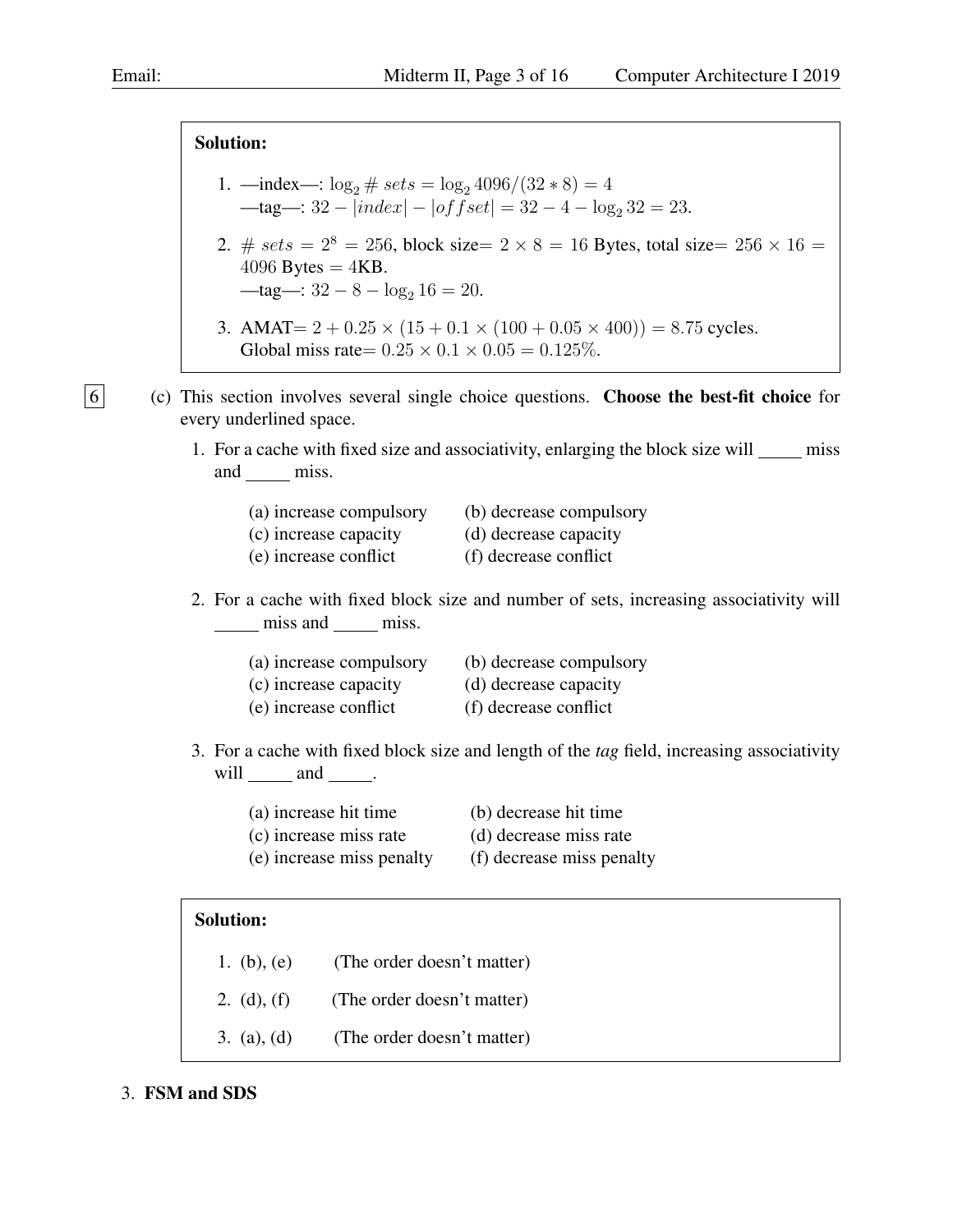2 (a) Consider the following circuit. Assume registers have a CLK to Q time of 50ps, a setup time of 30ps, and a hold time of 30ps. Assuming that all gates have the same propagation delay, what is the maximum propagation delay each individual gate could have to achieve a clock rate of 2GHz.



Solution: 140ps. We have a clock rate of 2 GHz, which means that we have a maximum clock period of 500 ps. Following the relevant formula, the critical path involves 3 combinational logic, one CLK-to-Q and one setup time, which equals  $3 * CL + 50$  $ps + 30 ps = 500 ps$ . Solving for CL, we see that  $3 * CL = 420 ps$ , which means that  $CL = 140$  ps.

2 (b) Consider the following CMOS Transistors circuit. Fill the chart.

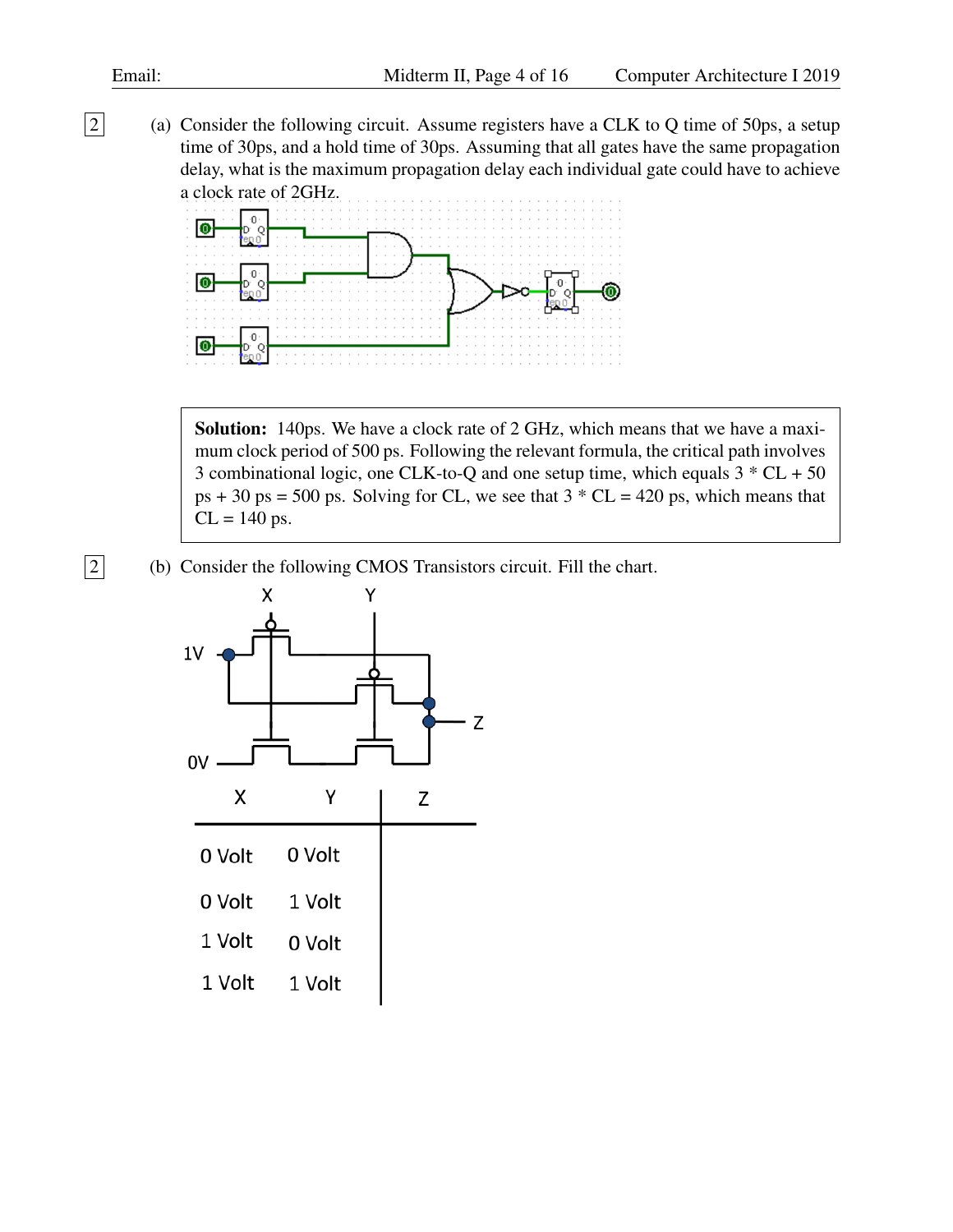|                  | х      |                                                                                                |        |
|------------------|--------|------------------------------------------------------------------------------------------------|--------|
|                  | 0 Volt | 0 Volt                                                                                         | 1 Volt |
|                  |        | $0$ Volt $1$ Volt<br>$\begin{array}{c c} \n\sqrt{1} & 0 & 0 \\ \hline\n1 & 1 & 0\n\end{array}$ | 1 Volt |
|                  |        |                                                                                                | 1 Volt |
| <b>Solution:</b> |        |                                                                                                | 0 Volt |
|                  |        |                                                                                                |        |

2 (c) The circuit shown below can be simplified. Write a Boolean expression that represents the function of the simplified circuit using the minimum number of AND, OR and NOT gate.



 $C = \underline{\qquad}$ (You must show your work above to earn points.)

# Solution:

$$
C = (\sim (AB + \sim A))B + (AB + \sim A)
$$
  
= ((\sim A + \sim B)A)B + AB + \sim A  
= (\sim BA)B + AB + \sim A  
= AB + \sim A  
= \sim A + B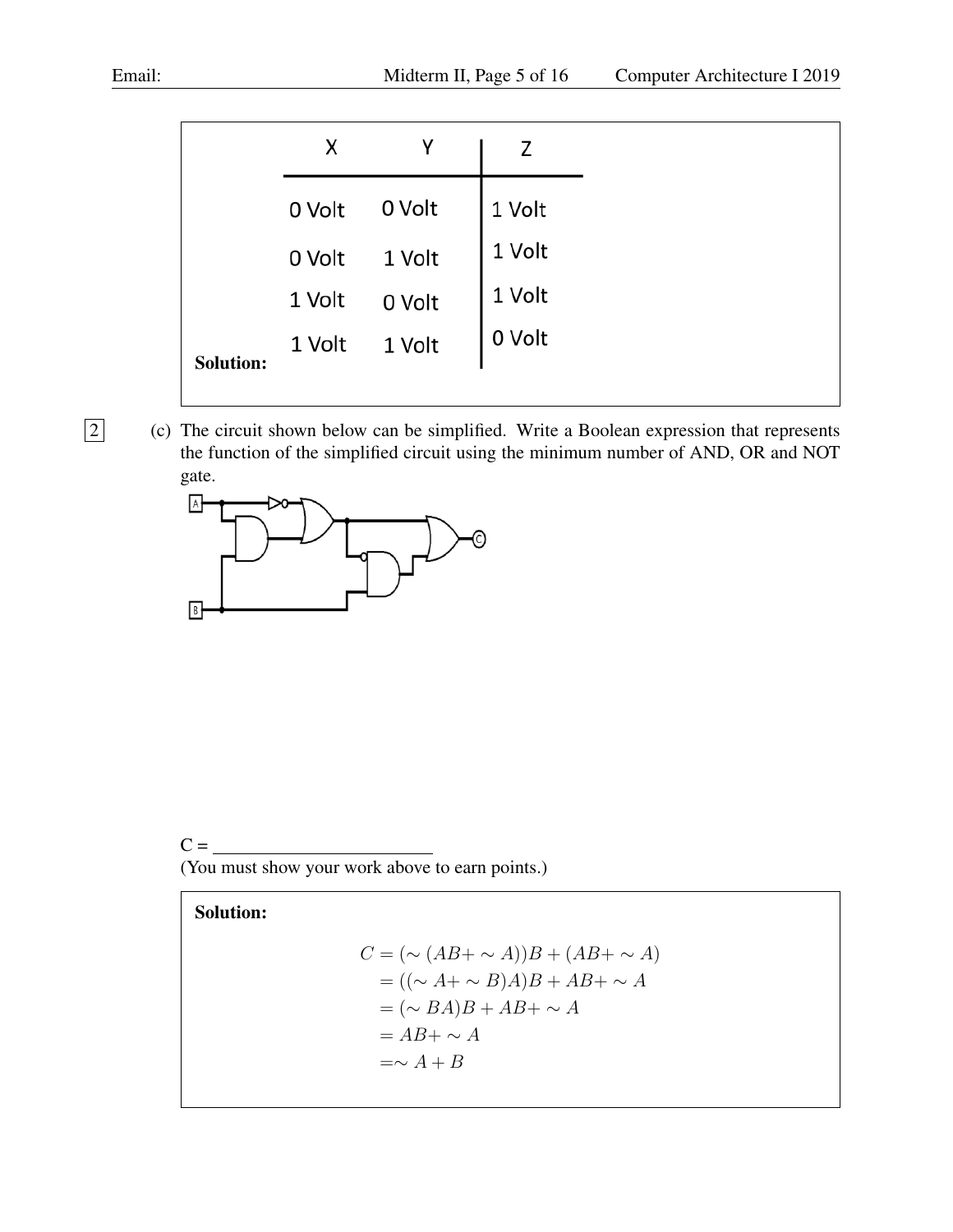2 (d) Suppose we feed in digits of a number to a FSM most significant bit first(e.g. it would see 1 first if we input 1000). Complete the below diagram so that it outputs 1 exactly when the number is divisible by 2, but not by 4. Assume that the machine's starting state is such that it has seen more than four 0's.





 $\boxed{2}$  (e) Consider the following circuit:



You are given the following timing parameters: Register Clk-To-Q: 2ps, Register Setup: 2ps, NOT Gate: 1ps, AND Gate: 4ps, OR Gate: 3ps, NAND Gate: 4ps. Assume the 2 inputs comes from registers and the output is connected to a register as well. What is the minimum clock period at which this circuit can be run?

# Solution: 12 ps

We can break this circuit into 3 paths between registers. The minimum clock period will be maximum path delay, which is calculated by  $Clk-to-Q + Combinational Logic$ Delay + Setup Time.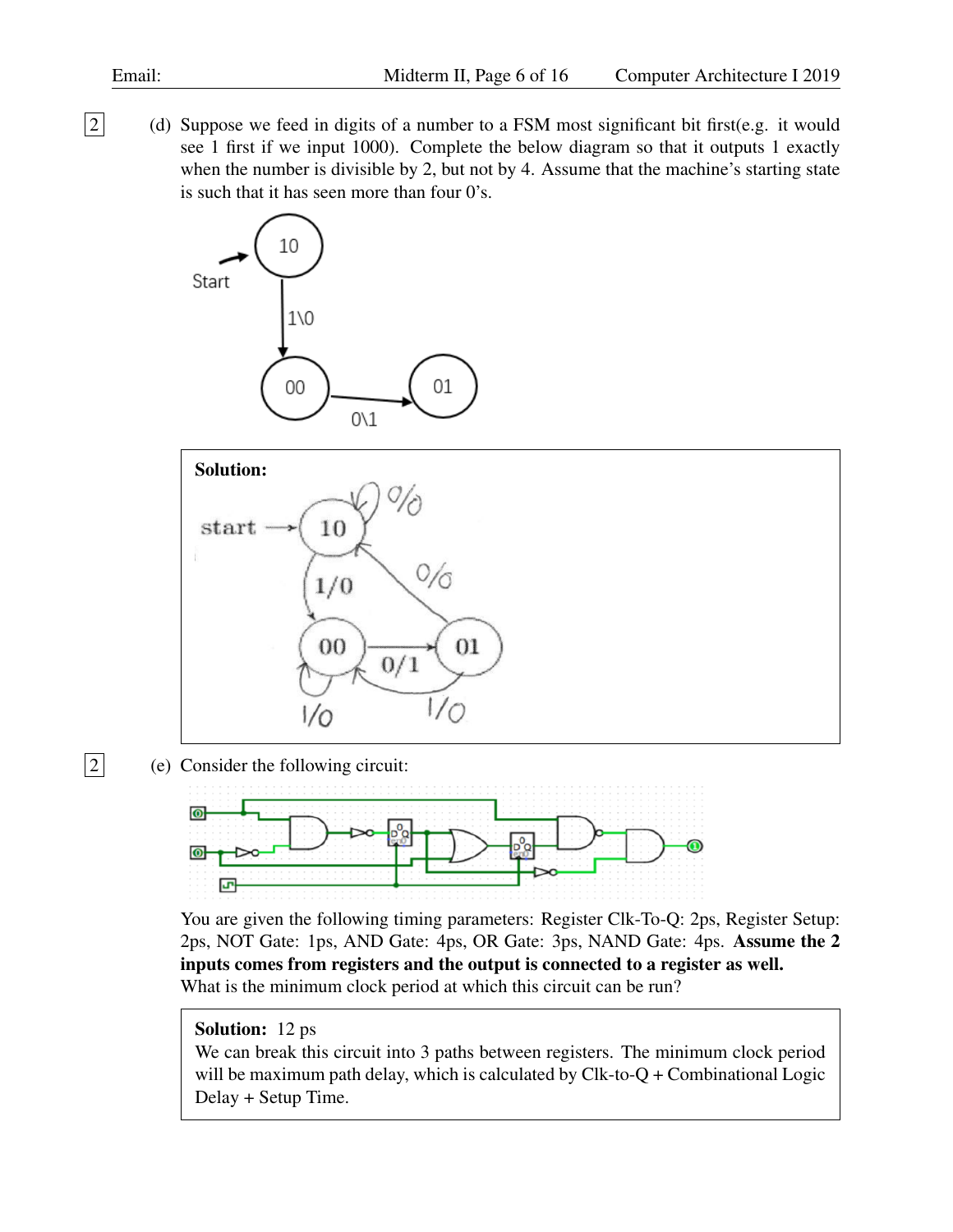Path 1: Clk-to-Q + NOT + AND + NOT + Setup =  $2ps + 1ps + 4ps + 1ps + 2ps =$ 10ps Path 2: Clk-to- $Q + OR +$  Setup = 2ps + 3ps + 2ps = 7ps Path 3: Clk-to-Q + NAND + AND + Setup =  $2ps + 4ps + 4ps + 2ps = 12ps$ So, the critical path is path 3, and the max delay is 12ps.

# <span id="page-6-0"></span>4. Control Single Cycle and Pipeline

In this part, we will be working with the single-cycle CPU datapath on the figure below.



 $\boxed{2}$  (a) Explain what happens in each datapath stage. IF Instruction Fetch

Solution: Send address to the instruction memory, and read IMEM at that address.

ID Instruction Decode

Solution: Generate control signals from the instruction bits, generate the immediate,and read registers from the RegFile.

EX Execute

Solution: Perform ALU operations, and do branch comparison.

MEM Memory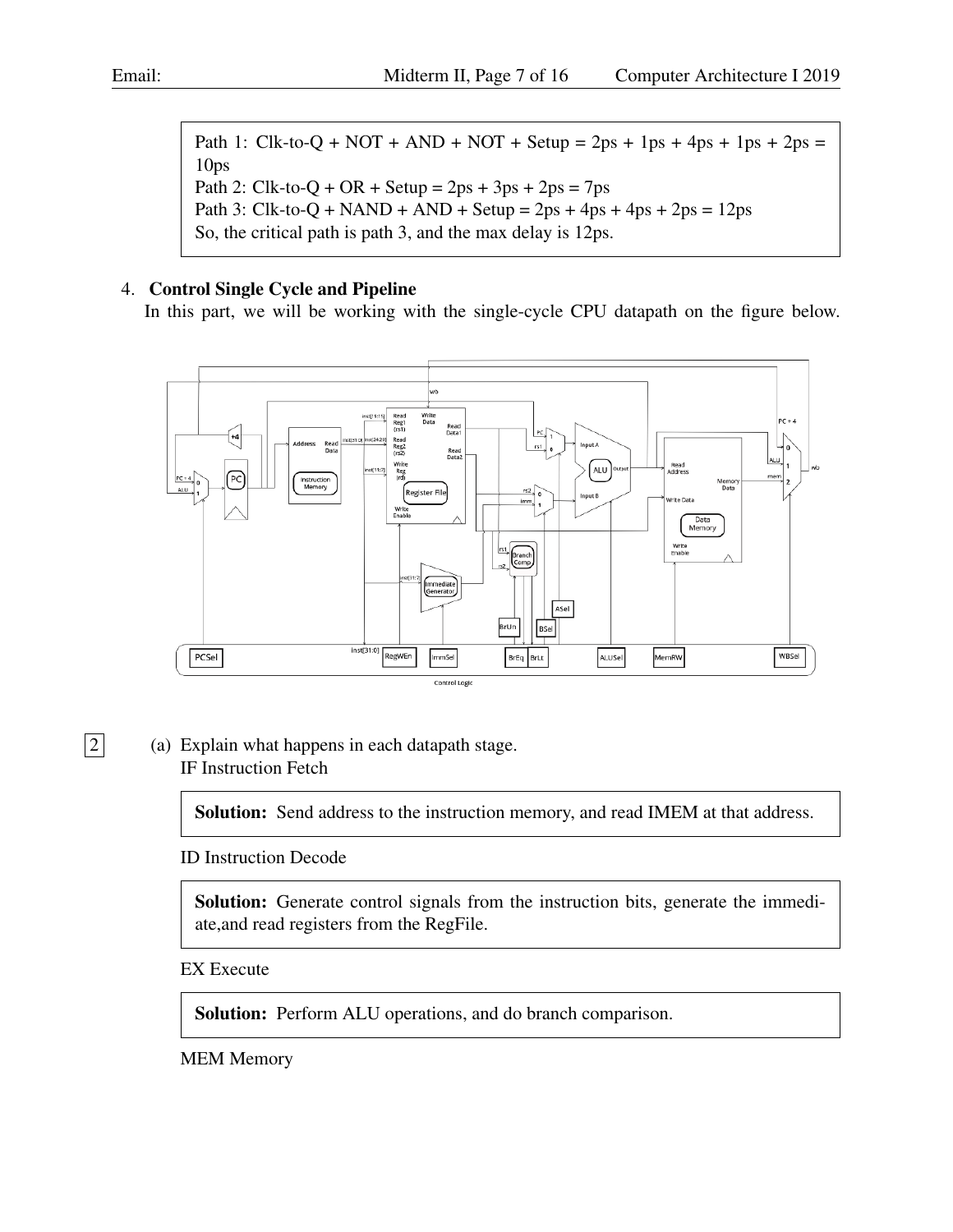Solution: Read from or write to the data memory.

### WB Writeback

**Solution:** Write back the  $PC + 4$ , the result of the ALU operation, or data frommemory to the RegFile.

# Clocking Methodology

- A state elementis an element connected to the clock (denoted by a triangleat the bottom). The input signal to each state element must stabilize before each rising edge.
- The critical path is the longest delay path between state elements in the circuit. If we place registers in the critical path, we can shorten the period by reducing the amount of logic between registers.

For this exercise, assume the delay for each stage in the datapath is as follows:

IF: 150 ps ID: 100 ps EX: 200 ps MEM: 250 ps WB: 100 ps

 $\boxed{2}$  (a) Which instruction(s) exercise the critical path?

Solution: Load word (lw), which uses all 5 stages.

 $|2|$  (b) What is the fastest you could clock this single cycle datapath?

# Solution: 1.25GHz

 $\boxed{2}$  (c) How can you improve its performance? What is the purpose of pipelining?

Solution: Pipeline. Improve performance.

### Pipeline

In order to pipeline, we add registers between the five datapath stages. Then we do Performance Analysis for the pipeline.

Datapath components delays are listed below.

| Register clk-to-q   30ps   Branch comp.   75ps   Memory write   200ps |              |  |                                                              |  |
|-----------------------------------------------------------------------|--------------|--|--------------------------------------------------------------|--|
| Register setup                                                        | $20ps$   ALU |  | 200ps   RegFile read   150ps                                 |  |
| <b>Mux</b>                                                            |              |  | $25\text{ps}$   Memory read   275 ps   RegFile setup   20 ps |  |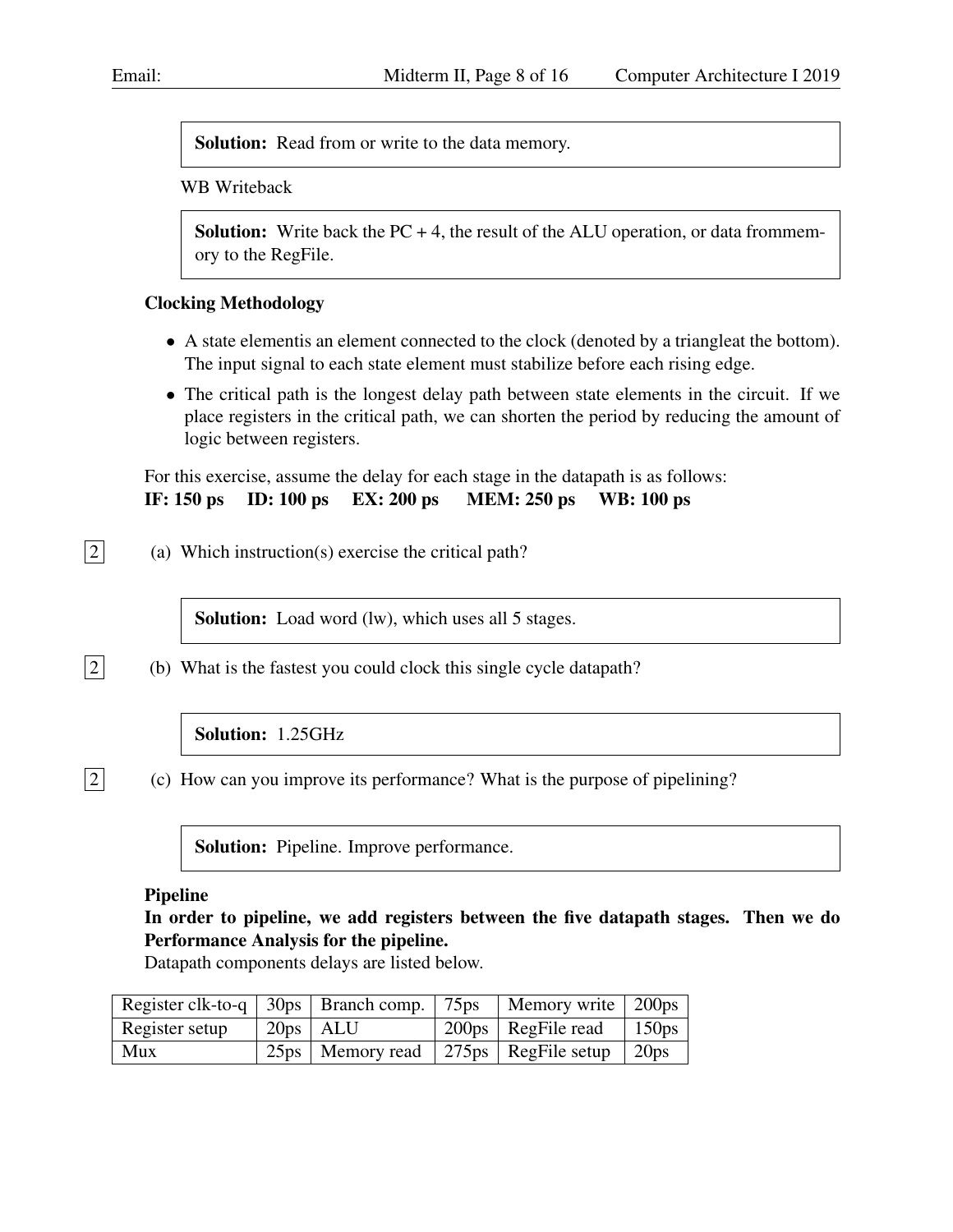3 (a) With the delays provided above for each of the datapath components, what would be the fastest possible clock time for a single cycle datapath?

Solution:

 $t_{clk} \geq t_{PC_{clk-to-a}}+t_{IMEM read}+t_{RFreq}+2*t_{mu}+t_{ALU}+t_{DMEM read}+t_{RF setup} \geq 1000p$ s 1.0 Ghz

3 (b) What is the fastest possible clock time for a pipelined datapath?

Solution: it should be MEM part which has 350ps.

3 (c) What is the speedup from the single cycle datapath to the pipelined datapath? Whyis the speedup less than 5?

#### **Solution: 1000/350**

The speedup is less than 5 because of (1) the necessityof adding pipeline registers, which have clk-to-q and setup times, and (2) the needto set the clock to the maximum of the ve stages, which take di erent amounts oftime.Note: because of hazards, which require additional logic to resolve, the actualspeedup would likely be even less than 1000/35

#### **Hazards**

 $\boxed{4}$  (d) Given the RISC-V code below and a pipelined CPU with **no forwarding**, how many hazards would there be? What types are each hazard? Consider all possible hazards from all pairs of instructions.

| Instruction              |    | C <sub>2</sub> |    | C <sub>4</sub> | C5         | C <sub>6</sub> | C <sub>7</sub> | C8         |  |
|--------------------------|----|----------------|----|----------------|------------|----------------|----------------|------------|--|
| 1. sub $t1$ , s0, s1     | IF | ID             | EX | <b>MEM</b>     | WВ         |                |                |            |  |
| 2. or $s0$ , $t0$ , $t1$ |    | IF             |    | EX             | <b>MEM</b> | WB             |                |            |  |
| 3. sw $s1, 100(s0)$      |    |                | IF | ID             | EX         | <b>MEM</b>     | <b>WB</b>      |            |  |
| 4. bgeu s0, s2, l        |    |                |    | ΙF             | ID         | EX             | <b>MEM</b>     | <b>WB</b>  |  |
| 5. add t2, x0, x0        |    |                |    |                | ΙF         | ID             | EX             | <b>MEM</b> |  |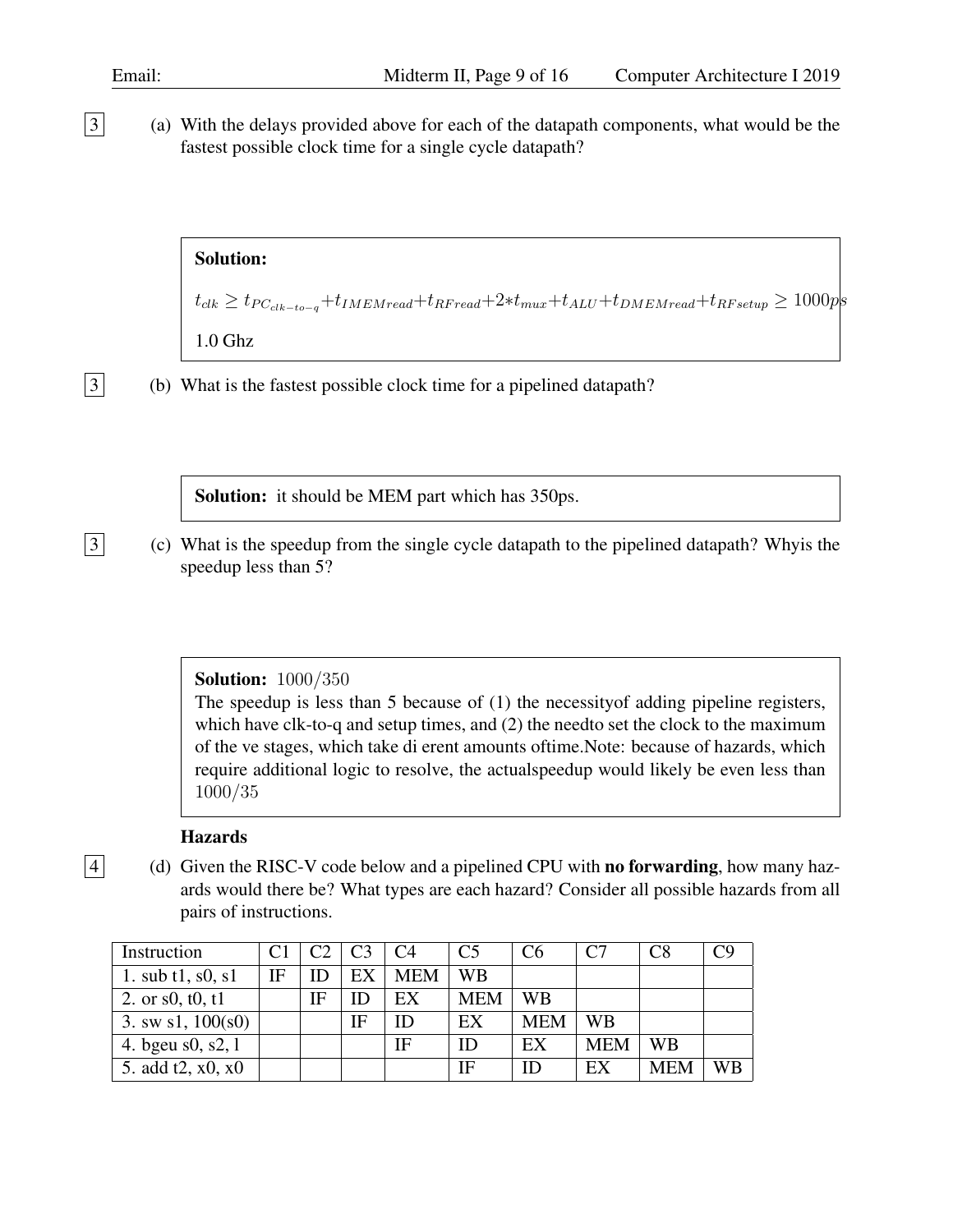(you should answer as this: between instructions 1 and 5 (data hazard from reg t4))

Solution: There are four hazards: between instructions 1 and 2 (data hazard from t1), instructions 2 and 3 (data hazard from s0), instructions 2 and 4 (from s0), and instructions4 and 5 (a control hazard).

 $|4|$  (e) How would you fix each hazard? How many stalls would need to be added?

Solution: For data hazards, insert stalls between instructions. For control hazards, use branch prediction.

2 stalls needed for instruction 1 and 2.

2 stalls needed for instruction 2 and 3.

No stall needed for instruction 2 and 4.

No stall needed for branch prediction.

Total 4 stalls.

### <span id="page-9-0"></span>5. Floating Point Numbers

There is another representation for floating point numbers: hexadecimal floating-point format (HFP). IBM System/360 computers and subsequent machines based on that architecture (mainframes) support it. Details of single-precision 32-bit HFP are shown below:

 $S \mid$  Exponent (7 bits) Significand (24 bits)

The number is represented as the following formula:  $(-1)^S \times 0$  significand  $\times 16^{\text{exponent}-64}$ . In this question, we only consider normalized numbers (i.e. the first 4 bit of the significand should not be all zero).

3 (a) Convert -118.625 into single-precision 32-bit HFP. Write the answer in hexadecimal format. Show key steps.

Solution: 0xC276A000

2 (b) What is the largest representable number? What is the smallest positive normalized number? Write the answer in hexadecimal format.

Largest representable number:  $0x$ 

Smallest positive normalized number: 0x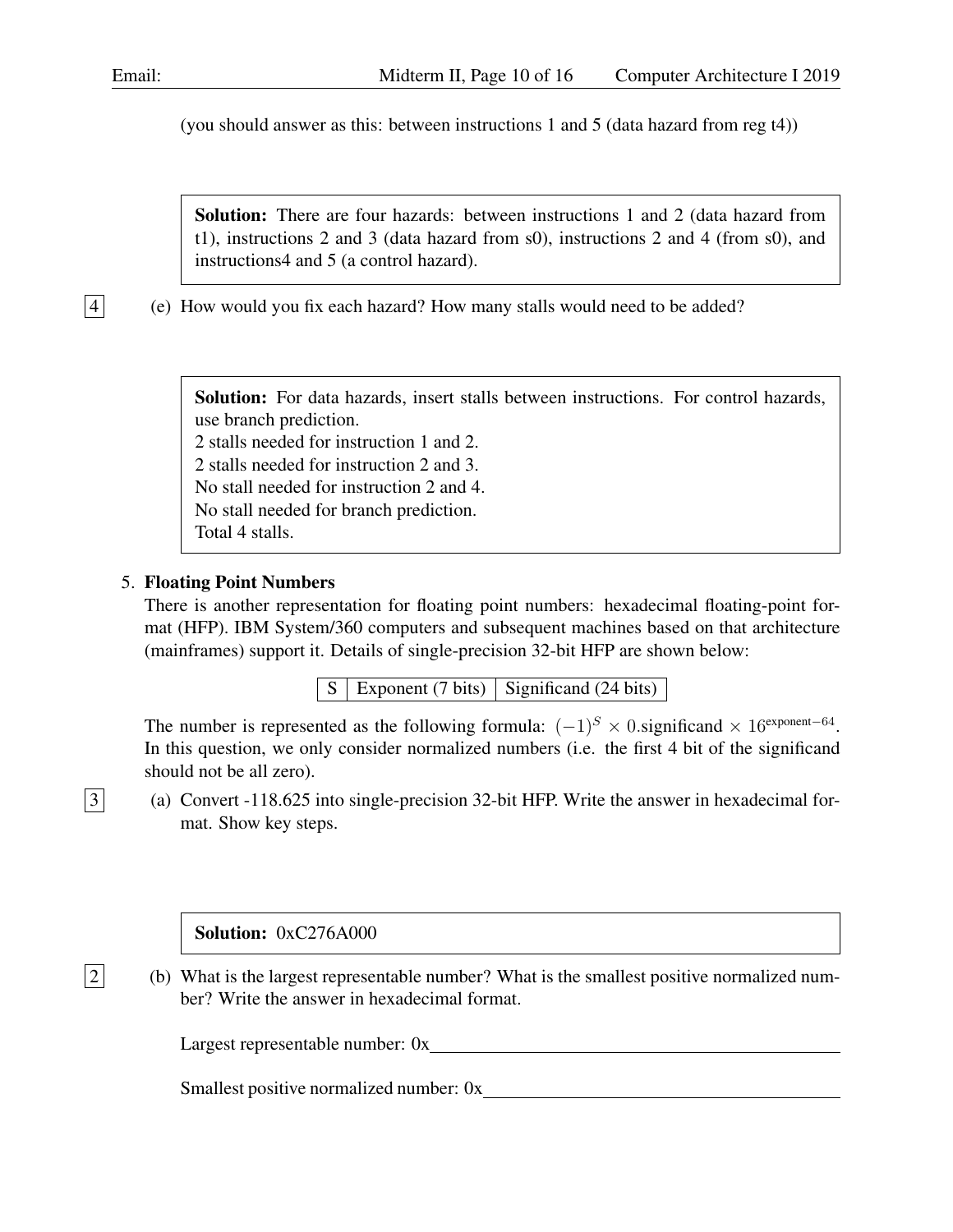|  | <b>Solution: 0x7FFFFFFF</b> 0x00100000 |  |
|--|----------------------------------------|--|
|  |                                        |  |

4 (c) Compared with IEEE 754 single-precision floating-point format, what is the advantage and disadvantage of single-precision 32-bit HFP regarding the range of representable number and precision? Please briefly explain why.

> Solution: IEEE 754 has higher precision because HFP sometimes only have 21 bits for the significand.

HFP has a wider range of representable number because its exponent is 16-based.

 $\boxed{2}$  (d) In x86 architecture, there is a fabs instruction that returns the absolute value of a floatingpoint number. This instruction is faster than using branches. Finish the following C code that emulates this instruction without using  $if$ -else statements or ternary operators. Suppose int and float have the same size. (x86 architecture uses IEEE 754 format)

```
float fabs (float a) {
2 int tmp = *(int *) & a;
3
4 _________________________________________
5
\epsilon7 }
```
### Solution:

```
float fabs (float a) {
  int tmp = *(int *) &a;
  tmp = tmp & 0x7fffffff;return *(float *) *5 }
```
 $\boxed{2}$  (e) Can we use the same method to get the absolute value of a single-precision 32-bit HFP number? Why?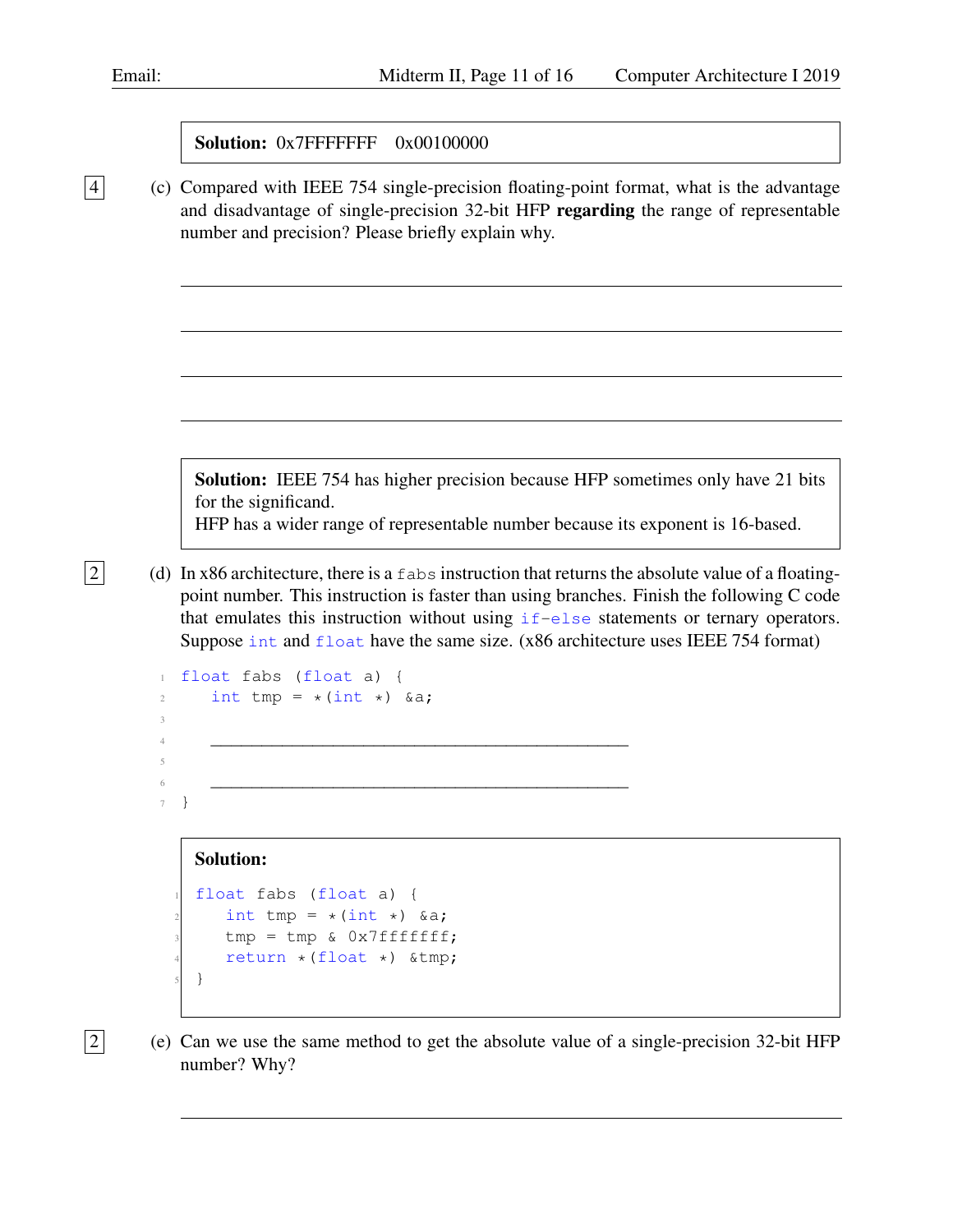Solution: Yes. Because both of the formats use the most significant bit as sign bit.

### <span id="page-11-0"></span>6. Performance

 $\boxed{1}$  (a) What is the relationship among CPU time per program, Instruction count, CPI and Clock rate?

**Solution:** CPU time / Program = Instruction count  $\times$  CPI  $\times$  (1 / Clock rate)

 $\boxed{1}$  (b) Provide the formula for Amdahl's Law:

```
Solution:
```

$$
Speedup = \frac{1}{(1 - F) + F/S}
$$

 $\boxed{6}$  (c) Name all elements of the Flynn Taxonomy (full names instead of abbreviations) and provide an example for each if there exists one.

> Solution: Single Instruction Single Data (SISD): RISC-V CPU Single Instruction Multiple Data (SIMD): SSE or MMX, AVX Multiple Instruction Single Data (MISD): no example Multiple Instruction Multiple Data (MIMD): multi-core CPUs

 $\boxed{2}$  (d) Explain the difference between \_mm\_load\_pd and \_mm\_loadu\_pd. (Hint: both of them operate on an 128-bit vector)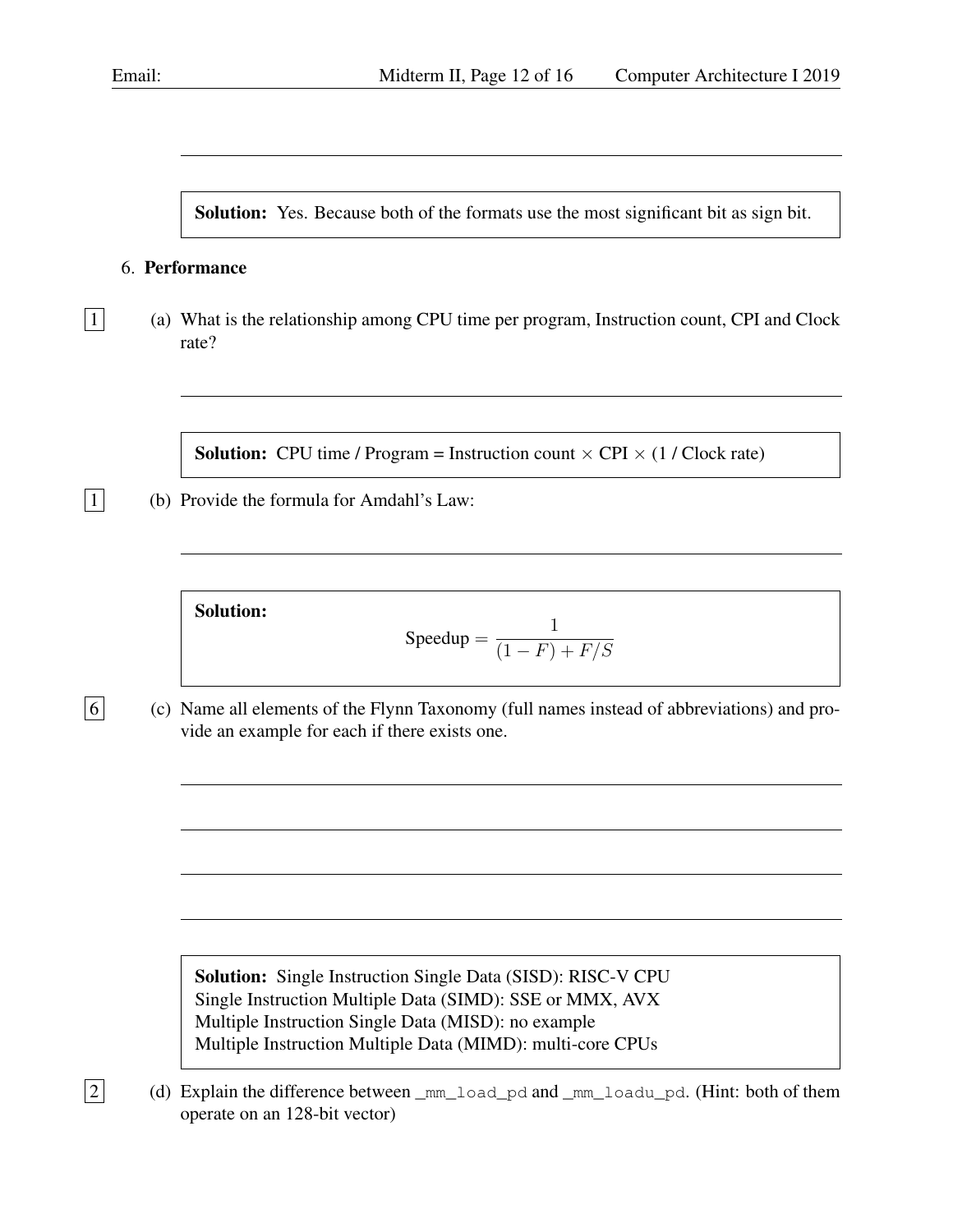Solution: \_mm\_load\_pd requires the address be aligned on a 16-byte boundary, while \_mm\_loadu\_pd does not. (1 pt for 16-byte boundary)

# <span id="page-12-0"></span>7. Datapathology

Consider the single cycle datapath as it relates to a new RISC-V instruction, memory add:

### madd rd, rs, rt

The instruction does the following:

1) Reads the value of memory at the address stored in rs.

2) Adds the value in the register specified by rt to the memory value and stores the resulting value in rd.

### Ignore pipelining for parts(a)-(c).

 $\boxed{2}$  (a) Write the Register Transfer Level (RTL) corresponding to madd rd, rs, rt

**Solution:**  $R[rd] = Mem[R[rs]] + R[rt]$ ;  $PC = PC + 4$ ;

 $\overline{4}$  (b) Change as little as possible in the datapath below to enable madd. Draw your changes right in the figure and list all your changes below. Your modification may use muxes, wires, constants, and new control signals, but nothing else. (You may not need all the provided boxes.)

| $\rightarrow$ |  |
|---------------|--|
| (ii)          |  |
| (iii)         |  |

Solution: (i) Add a mux to select between A mux output and ALU output for addr into Data Mem.

(ii) Add a mux to select between A mux output and DataR output for top input into ALU.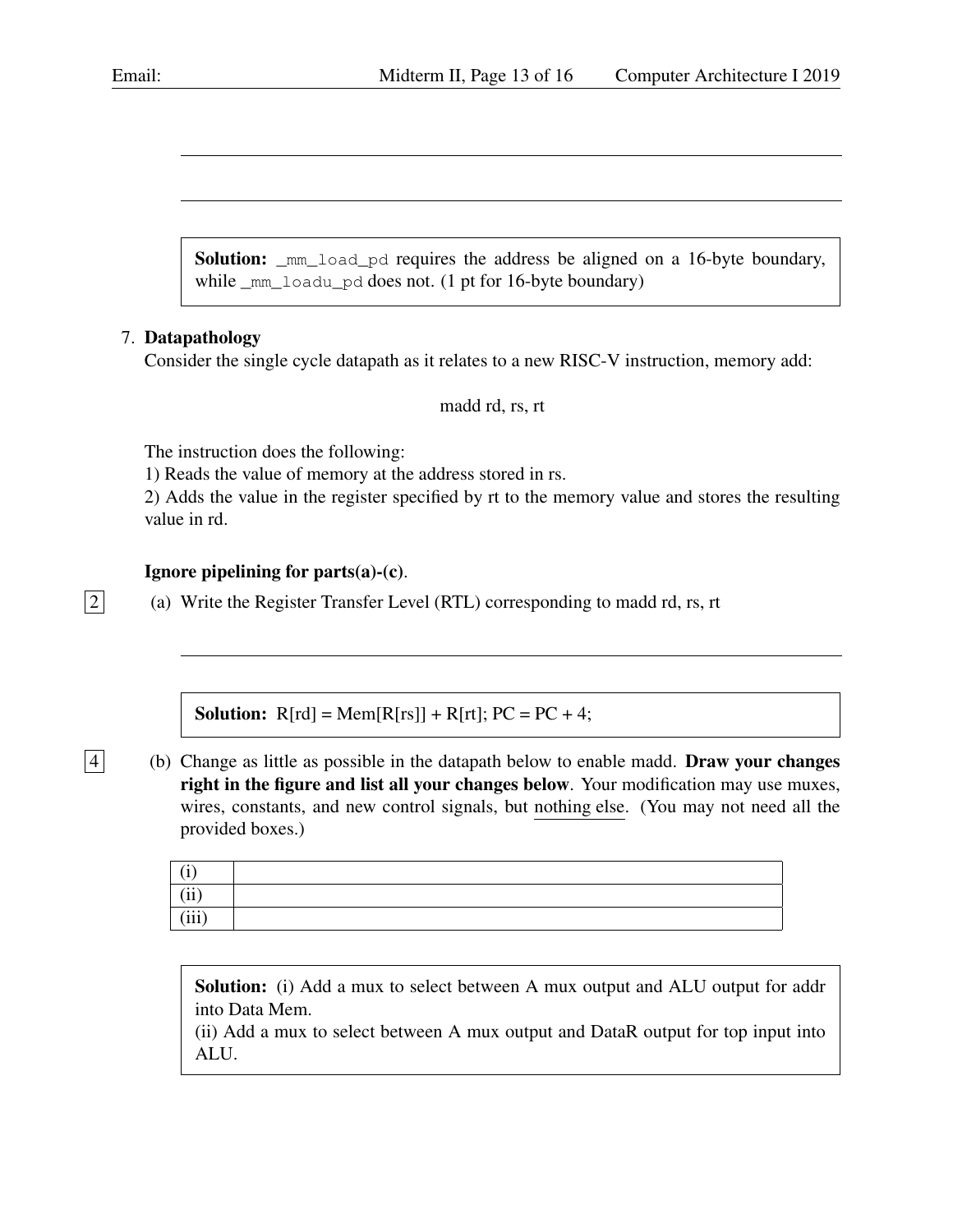

| PCSel       | Immsel   RegWEn | BrUn  | <b>BrLT</b> | <b>BrEq</b> | Asel |
|-------------|-----------------|-------|-------------|-------------|------|
|             |                 |       |             |             |      |
| <b>Bsel</b> | ALUSel   MemRW  | WBSel |             |             |      |
|             |                 |       |             |             |      |

 $\boxed{7}$  (c) We now want to set all the control lines appropriately. List what each signal should be, either by an intuitive name or  $\{0, 1, *("don't care")\}$ . Include any new control signals you added.

> **Solution:** =pc+4;  $*$ ; 1;  $*$ ;  $*$ ;  $*$ ; 0; 0; =add; Read; 1; For new control (i) & (ii): A output; DataR output;

 $\boxed{1}$  (d) Briefly (one sentence) explain why madd **CANNOT** be run on the standard 5-stage RISC-V pipeline.

> Solution: A signal (DataMem output) from the MEM stage is needed in the EX stage.

# <span id="page-13-0"></span>8. Superscalar Processors

- $\boxed{2}$  (a) Choose (underline) the correct descriptive phrases corresponding to superscalar processors in the brackets.
	- A superscalar processor can execute [at most one / more than one] instruc-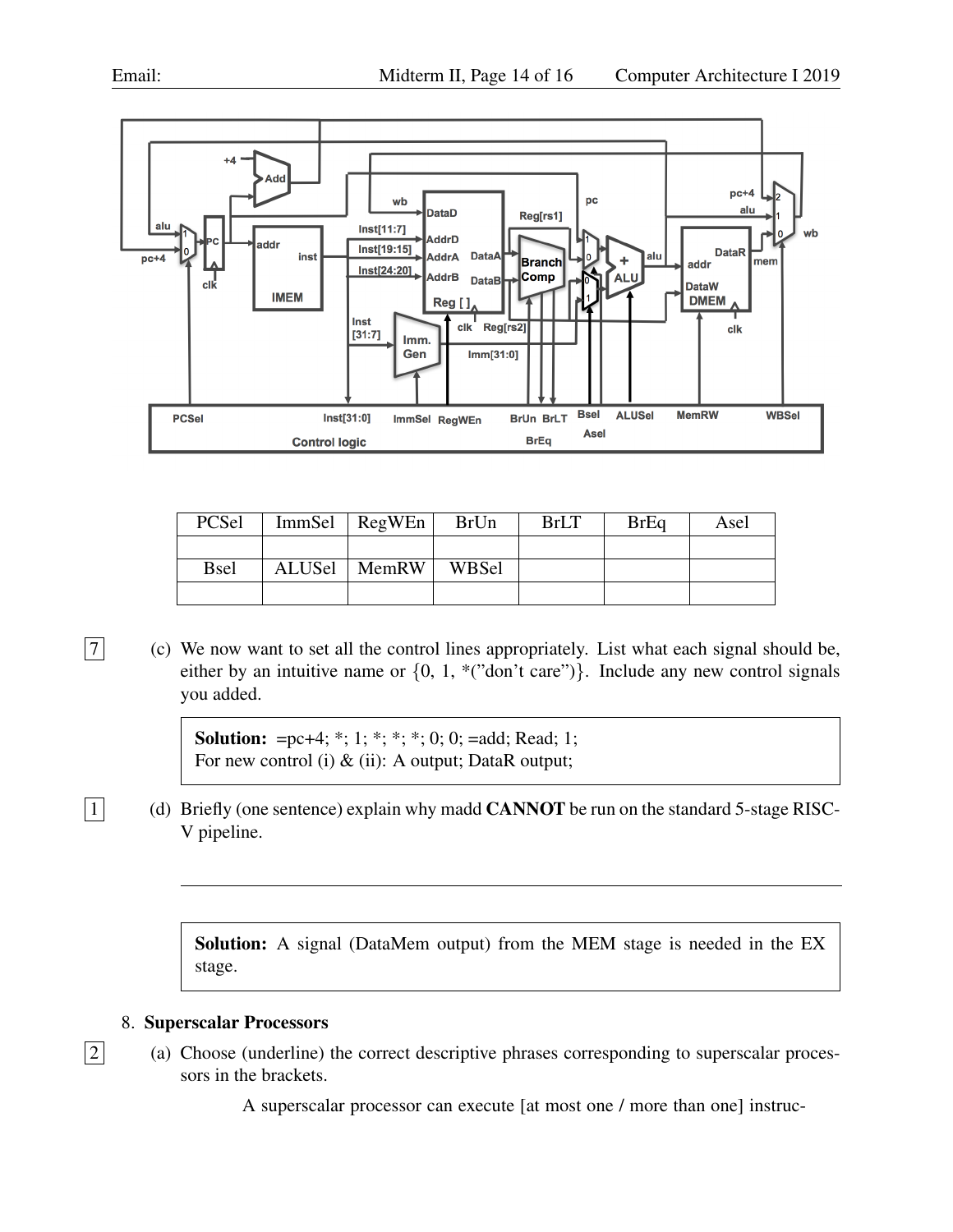tions per clock cycle. It allows performance gain in [throughput / latency] at a given clock rate. A single-core superscalar process without support for vector operations is classified as an [SISD / SIMD / MISD / MIMD] processors according to Flynn's Law.

Solution: more than one  $(0.5^{\prime})$ , throughput  $(0.5^{\prime})$ , SISD  $(1^{\prime})$ .

 $\boxed{2}$  (b) Calculate the CPI (cycle per instruction) of a program with following parameters.

| Operation     | $Freq_i$ | $CPI_i$ |
|---------------|----------|---------|
| <b>ALU</b>    | 40%      |         |
| Load          | 25%      | 6       |
| <b>Store</b>  | 20%      |         |
| <b>Branch</b> | 15 $%$   |         |

**Solution:**  $40\% \times 2 + 25\% \times 6 + 20\% \times 4 + 15\% \times 3 = 3.55$  (cycles).

3 (c) Here is a simplified datapath schematic diagram of a superscalar processor. Fill in the following blanks with the stage number given in the diagram.



- 1. Issue buffer sits between stage and stage .
- 2. In stage \_\_\_\_\_\_ instructions are executed in parallel.